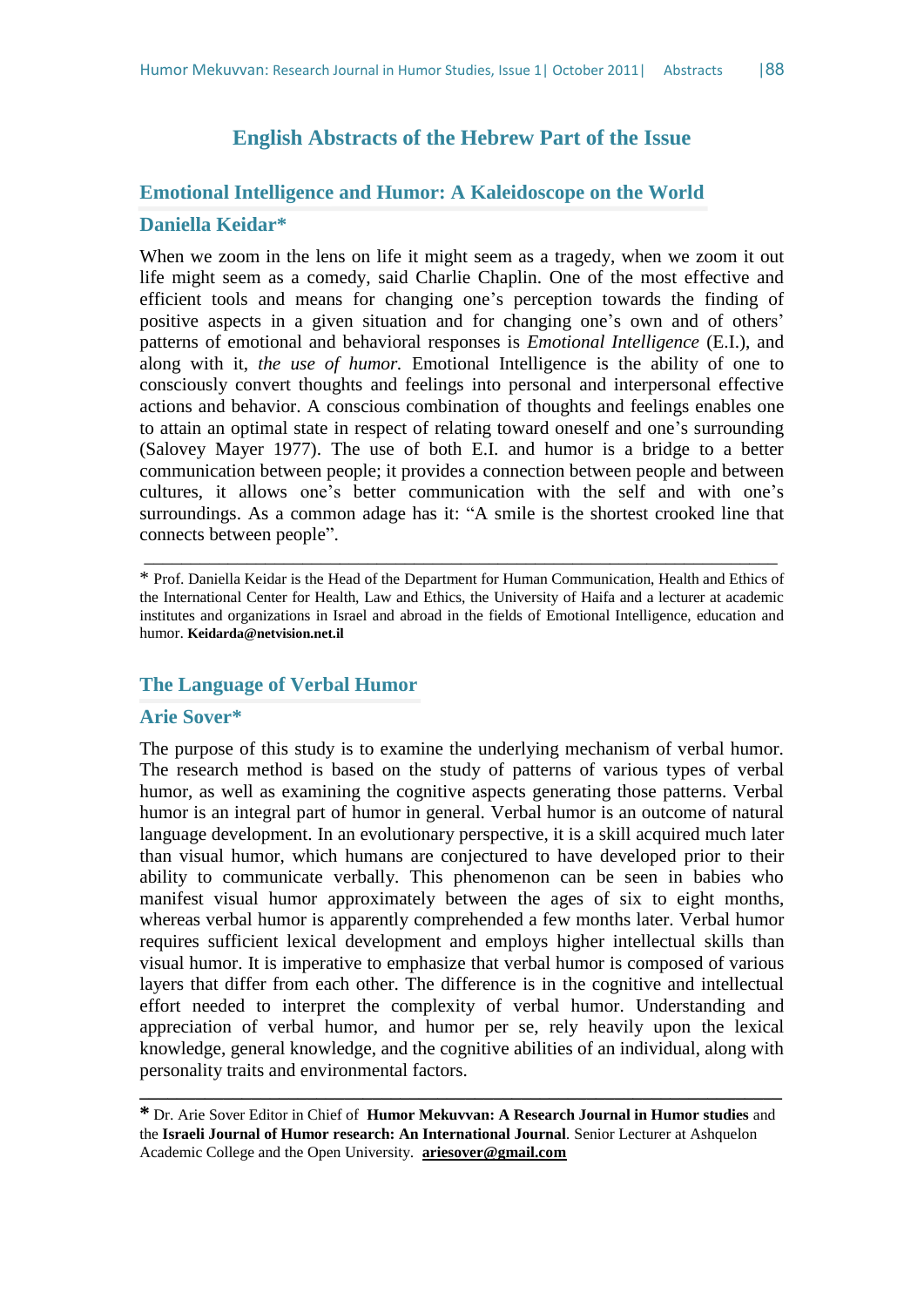# **Transgressed Conversational Maxims and Ambivalent Information in Hebrew Comedy Sketches**

## **Dror Kastel\***

This article probes into the violation of *Conversational Maxims* (Grice 1975) in Hebrew sketches which create humor. The present study analyzes information which alters its meaning in these sketches. Findings show that all *Conversational Maxims* are violated in comedy sketches, and these violations are often intertwined: in Grice's Maxims' violation and in information which changes its meaning, humor is conveyed mainly through an unfulfilled expectation for logical continuation of the information flaw. The research clearly shows that when the *maxim of manner* is violated, it gives way to double meaning, gibberish, vague information, and inaccuracy. Consequently, these shatter the expectation for accurate information, and make the audience laugh. Furthermore, when *the maxim of quality* is violated, then ignorance and contradictions appear, and the expectation for logical and honest information, correlating with the audience's pre-existing knowledge, is not fulfilled. When subtraction and addition of information occur — tautology or use of run-on sentences — *the maxim of quantity* is violated. In these scenes the characters that employ exaggerated rhetoric, or ignorant characters who do not understand the words they use, provoke laughter. The same applies when the expectation for new information is not fulfilled. Laughter is also provoked when *the maxim of relation* is violated, and when information changes its meaning, since the expectation for information is broken, due to the contradictions.

**\_\_\_\_\_\_\_\_\_\_\_\_\_\_\_\_\_\_\_\_\_\_\_\_\_\_\_\_\_\_\_\_\_\_\_\_\_\_\_\_\_\_\_\_\_\_\_\_\_\_\_\_\_\_\_\_\_\_\_\_\_\_\_\_\_\_\_\_\_**

**\*** Dror Kastel, Independent researcher. **[dror.kastel@gmail.com](mailto:dror.kastel@gmail.com)**

## **Humor: A Salvation from Salvations?**

#### **Lydia Amir\***

Both religious and non-religious salvations provide a radical solution to a basic problem in the human condition. The price for these solutions is such that it is better to renounce solving the problem at hand. Humor is proposed as a means to avoid solving the problem that characterizes the human condition. This non-solution has also a positive import. Thus, humor reveals itself, first, as saving from salvations, then, as a salvation in its own right, which is exempt from the price required by other salvations.

**\_\_\_\_\_\_\_\_\_\_\_\_\_\_\_\_\_\_\_\_\_\_\_\_\_\_\_\_\_\_\_\_\_\_\_\_\_\_\_\_\_\_\_\_\_\_\_\_\_\_\_\_\_\_\_\_\_\_\_\_\_\_\_\_\_\_\_\_\_**

**\*** Dr. Lydia Amir, Senior Lecturer in Philosophy, Head of Humanistic Studies, School of Media Studies, The College of Management Academic Studies. **lydamir@colman.ac.il**